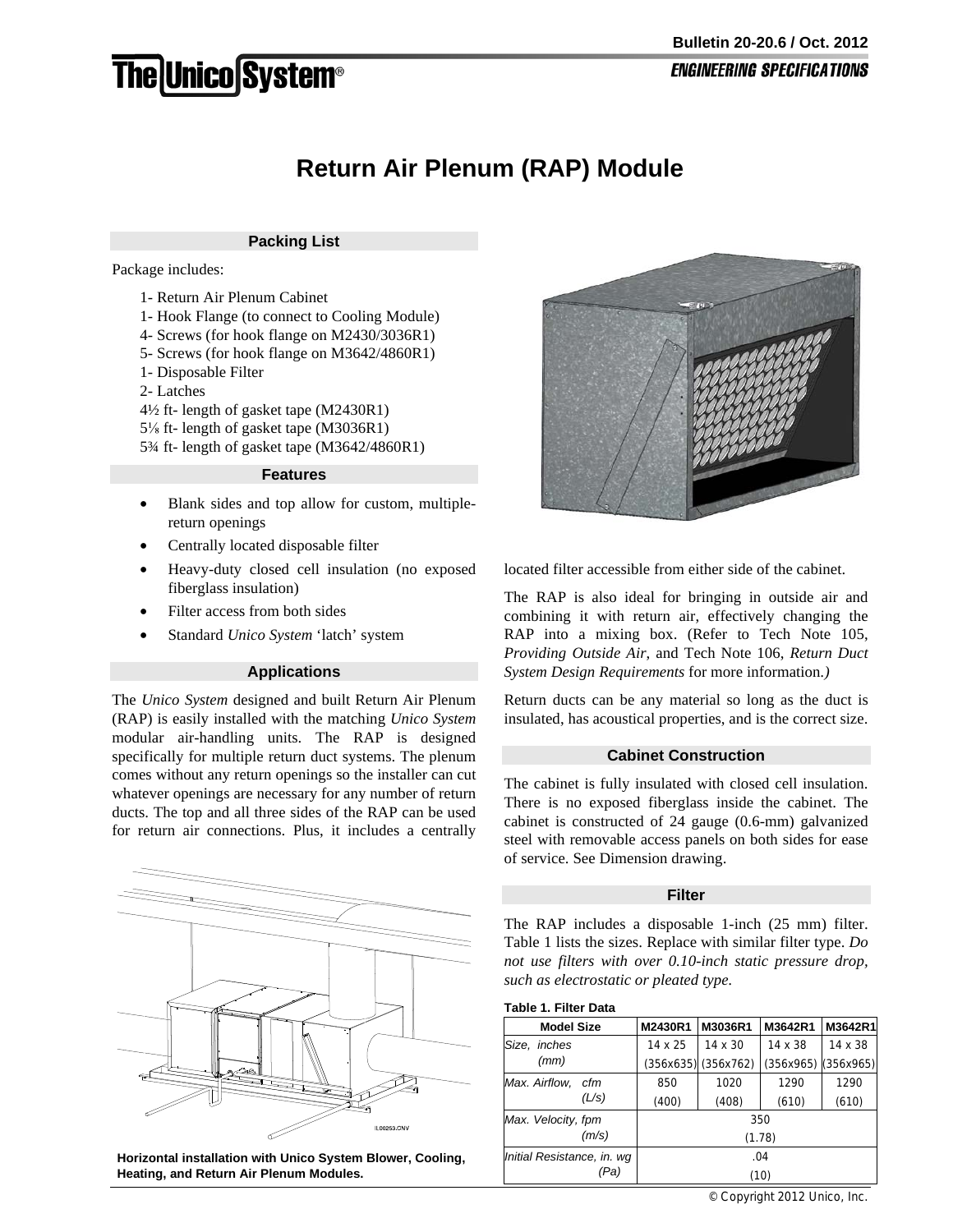# **Providing Outside Air**

The *Unico System* is designed to handle up to 100 percent outside air provided the air is filtered and all water coils are freeze protected if necessary. To accommodate outside air, the amount of required airflow must first be established in accordance with all local codes or *ASHRAE Standard 62*. Outside air is normally based on occupancy, square footage, and use. Refer to *Tech Note 105, Providing Outside Air*, for more details. The Return Air Plenum provides a convenient plenum box for connecting and filtering the combined air streams from an outside air duct and the inside air ducts.



**Return Duct System**

Before proceeding with the installation of the Return Air Plenum, the design and layout of the return duct system should be completed considering the following factors:

- If using return filter grilles, only use one filter. Use the filter that is most convenient for servicing.
- For optimum acoustical performance metal ducts should be lined with fiberglass insulation and flexible duct should be the sound attenuating type that does not have a solid plastic inner liner.
- Multiple returns should be used when conditioning two or more spaces that do not communicate with each other. This is particularly important when heating and cooling separate floors with doors separating them or office spaces with closed doors.
- For multiple return systems, the duct system must be designed for static pressure drop no greater than 0.05 inches of water.

Be sure the number and size of the ducts, as designed for the job, provide sufficient area for the capacity of the system. Table 2 provides the minimum return air opening for the system design airflow. This assumes ducts are no longer than 25-feet in length with generous or large radius turns. Where longer lengths and sharp radius turns are necessary, larger ducts must be used (adapters may be required).

| <b>Return Air</b><br><b>Plenum Model</b> | <b>Sum of All Return</b><br>Ducts, in <sup>2</sup> (mm <sup>2</sup> ) | <b>Equivalent</b><br>Diameter, in. (mm) |  |
|------------------------------------------|-----------------------------------------------------------------------|-----------------------------------------|--|
| M2430R1                                  | 154 in <sup>2</sup> (0.10 m <sup>2</sup> )                            | 14 (356)                                |  |
| M3036R1                                  | 201 in <sup>2</sup> (0.13 m <sup>2</sup> )                            | 16 (406)                                |  |
| M3642R1                                  | 254 in <sup>2</sup> (0.16 m <sup>2</sup> )                            | 18 (457)                                |  |
| M4860R1                                  | 314 in <sup>2</sup> (0.20 m <sup>2</sup> )                            | 508)<br>20                              |  |

#### **Table 2. Total Return Opening**



|              | Dimension, inch (mm) |          |  |
|--------------|----------------------|----------|--|
| <b>Model</b> | Д                    | В        |  |
| M2430R1      | 25 (635)             | 23 (584) |  |
| M3036R1      | 30(762)              | 28 (711) |  |
| M3642R1      | 38 (965)             | 36 (914) |  |
| M4860R1      |                      |          |  |

 $-00312a$ <sub>CN</sub>